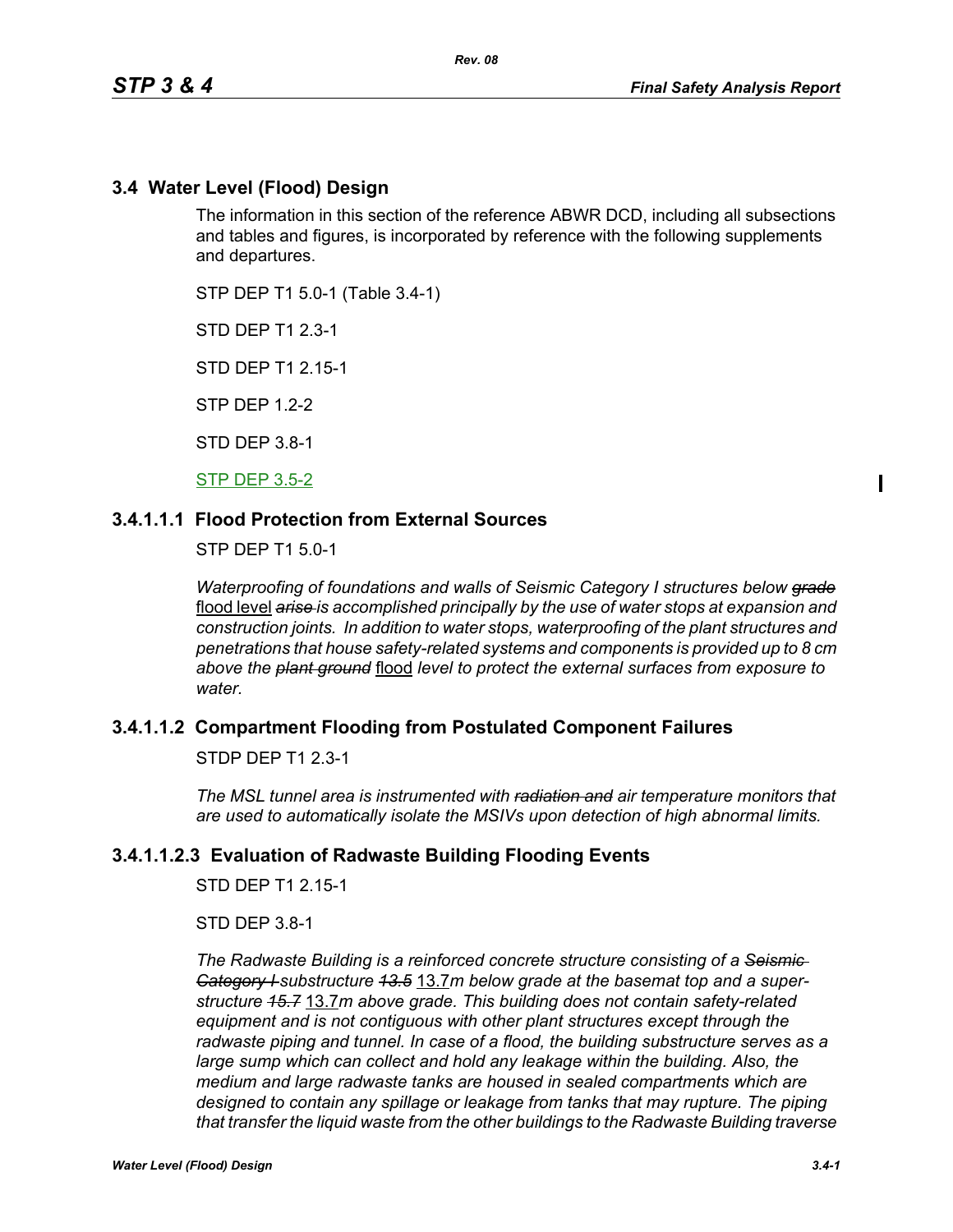*through a tunnel. which runs near (but does not penetrate) the Radwaste Building.* The top of the radwaste tunnel is at grade (Figure 1.2-23e). *at an elevation of 1,500mm, 3m above the basemat slab 1,036cm (Table 3.4-1 ). Seals are provided for all penetrations from the tunnel to prevent building to building flooding.*

*The structural design of this building is such that no internal flooding is expected or will occur under the worst case conditions from those tanks that are isolated by the Seismic Category I compartments*medium and large radwaste tanks.

# **3.4.1.1.2.5 Evaluation of Turbine Building Flood Events**

 $STP$  DFP 12-2

*Circulating Water System and Turbine Building Water System* (TSW) *are the only systems large enough to fill the condenser pit*Turbine Building*; therefore, only these two systems can flood into adjacent buildings.*

*A failure in either of these systems*Circulating Water System *will result in the total flooding of the Turbine Building up to* below *grade.* Another failure in TSW system will result in the total flooding of Turbine Building still within the TSW System equipment room. These are accomplished by leak detectors in a condenser pit and TSW System equipment room, and automatic means to shutdown those systems. *Water is prevented from crossing to other buildings by two means* in the case of the leak detection failure. *The first is a normally closed alarmed door in the connecting passage between the Turbine Building and Service Building. The second is that the radwaste tunnel will be sealed at both ends to prevent water from either entering the tunnel or leaving the tunnel. A large hydrostatic head is prevented by a large non-water-tight truck door at grade to provide a release point for any* flooding *water*.

*Because of the large size of the circulating water system* and the TSW system, *a leak*s *will fill the condenser pit* and the TSW System equipment room *quickly. Monitors were added in the condenser pit* and the TSW System equipment room *of the Turbine Building to provide leak detection and an automatic means to shutdown the Circulating Water System* and TSW System *in the event of flooding in the Turbine Building (Subsections 10.4.5.2.3 and 10.4.5.6).*

# **3.4.2 Analytical and Test Procedures**

STP DEP T1 5.0-1

*Since the design* basis *flood elevation is 30.5 cm below* at El. 40.0 ft (see Subsection 2.4S.2.2), 182.9 cm above *the finished plant grade, there is no dynamic force due to flood. The* the *lateral hydrostatic* and hydrodynamic *pressure on the structures due to the design flood water level, as well as ground and soil pressures, are calculated.*

As discussed in Section 2.4S.4.2.2.4.3, the hydrodynamic force due to the wind-generated wave action on building walls has been calculated as shown in Figure  $3.4 - 1.$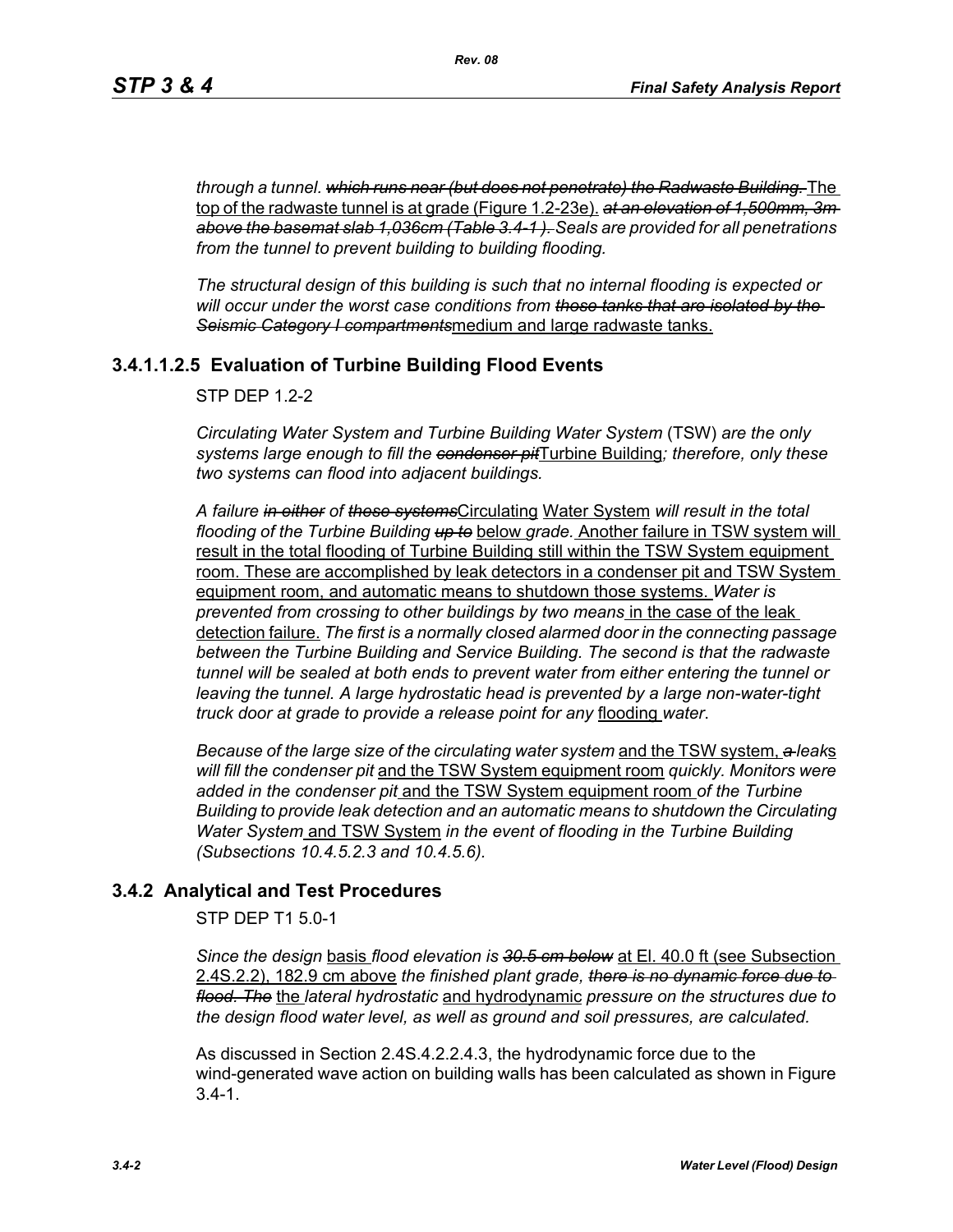Consistent with Standard Review Plan Section 3.4.2 requirements, and the discussion provided in Section 2.4S.4.2.2.4.3, the following criteria will be applied for the design of the safety-related structures:

- *(a)* Flotation stability evaluations shall be based on the buoyancy calculations using the conservatively established design basis flood level of 40'-0" MSL.
- *(b)* The lateral loads on the structural walls and overturning moment on the structure will include the effect of the wave-generated hydrodynamic forces. As such, external walls of the structures shall be capable of resisting the following loads:
	- Hydrostatic force considering a conservatively established design basis flood level of 40'-0" MSL.
	- Hydrodynamic drag force of 44 psf due to flood water flow, applicable to above grade portion.
	- Wind generated wave forces as shown in Figure 3.4-1, applicable to above grade portion.
	- Impact due to a 500 lbs floating debris traveling at 4.72 ft/sec.
- *(c)* Watertight seals protecting the exterior penetrations and seismic gaps against flooding shall be designed to take into account the increase in hydrostatic head due to the design basis flood elevation of 40'-0" MSL.

# **3.4.3 COL License Information**

## **3.4.3.1 Flood Elevation**

#### STP DEP 3.5-2

The following site specific supplement addresses COL License Information Item 3.5.

The site specific design basis flood elevation is defined as 182.9 cm above grade. The design basis flood is described in Subsection 2.4S.2.

As described in Table 3.4-1 note 3 and 5, all penetrations and doors that penetrate the exterior walls of Seismic Category I Buildings that are located below the design basis flood level are watertight. Therefore all safety-related equipment in these buildings are protected from postulated external floods and satisfy the requirements of GDC 2.

Watertight doors or barriers are provided on the Reactor Building and Control Building to protect the buildings from the external design basis flood. These watertight doors or barriers are considered Seismic Category I components. In order to ensure that the watertight doors and barriers can withstand the ABWR Standard Plant loading requirements, the watertight doors and barriers of the Reactor Building and Control Building will be designed for the more severe of the standard plant and site-specific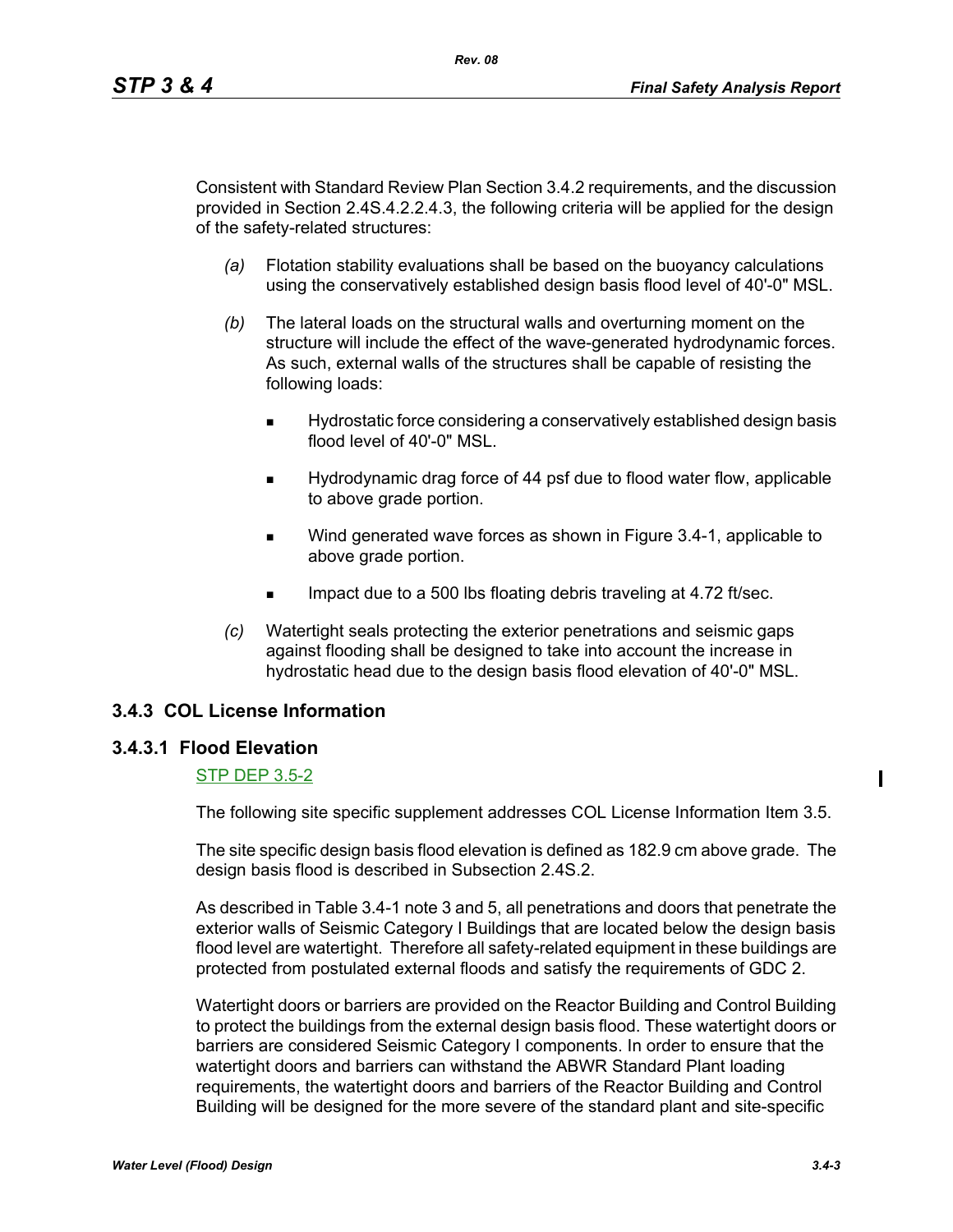loading. Watertight doors shall be designed to meet the Incorporated Barrier requirements of Regulatory Guide 1.102.

The watertight doors or barriers for the Reactor Building consist of the six exterior doors and the exterior Large Equipment Access indicated in Tier 1 Figures 2.15.10h and 2.15.10j. The watertight doors for the Control Building consist of the access doors between the Control Building and the Service Building shown in Tier 1 Figures 2.15.12d, e, and f, the exterior equipment access door shown in Tier 1 Figure 2.15.12g, and an access door between the Control Building and the Service Building shown in Tier 1 Figure 2.15.12g. Each door will be given a unique component ID in the construction drawings.

The locations for watertight doors in the Reactor Building and Control Building include:

| <b>Structure</b>        | <b>Door or Barrier Description</b>                 | <b>Elevation</b> |  |
|-------------------------|----------------------------------------------------|------------------|--|
|                         | Clean Access Area Corridor Entrance                | B1F (4800 mm)    |  |
|                         | Diesel Generator A Access                          | 1F (12300 mm)    |  |
|                         | Diesel Generator B Access                          | 1F (12300 mm)    |  |
| <b>Reactor Building</b> | Diesel Generator C Access                          | 1F (12300 mm)    |  |
|                         | East Equipment Hatch Access                        | 1F (12300 mm)    |  |
|                         | <b>West Equipment Hatch Access</b>                 | 1F (12300 mm)    |  |
|                         | Large Equipment Access                             | 1F (12300 mm)    |  |
|                         | HX Area Access at Service Building                 | B3F (-2150 mm)   |  |
|                         | Electrical Area Access at Service Building         | B2F (3500 mm)    |  |
| <b>Control Building</b> | <b>Control Building Access at Service Building</b> | B1F (7900 mm)    |  |
|                         | Entrance to Reactor Building Controlled Access     | 1F (12300 mm)    |  |
|                         | <b>Equipment Access</b>                            | 1F (12300 mm)    |  |

## **Exterior Watertight Door or Barriers**

The watertight doors are seated such that the force of the water helps maintain the watertight seal. The watertight doors are designed to be leak tight. Watertight doors will be individually engineered assemblies designed by the supplier to satisfy the design basis performance requirements for external flooding. Watertight doors and water stops will allow only slight seepage during an external flooding event in accordance with criteria for Type 2 closures in U.S. Army Corps of Engineers (COE) EP 1165-2-314, "Flood-Proofing Regulations". This criterion will be met under hydrostatic loading of 12 inches of water above the design basis flood elevation per Table 3.4-1, plus drag effects, as required. Water retaining capability of the doors shall be demonstrated by qualification tests for the water head levels. These tests will be completed prior to shipment of the doors. For this purpose a test fixture may be used, with gasket material and cross section, its retainers, and the anvil configuration being identical to that of the full size doors. The test fixture shall have the necessary valving,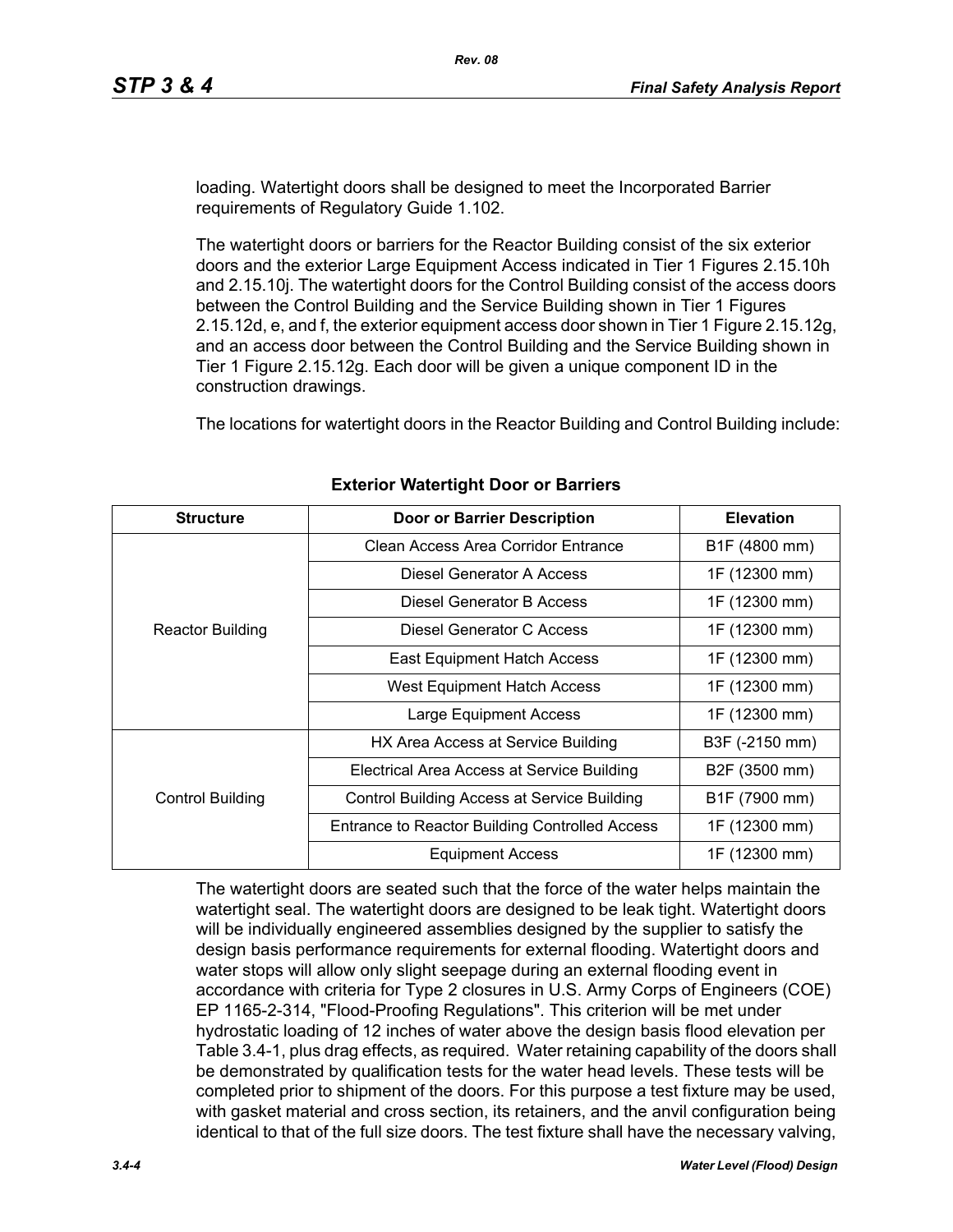pressure gages, flow meters, and instruments for measuring gasket compression. To validate that the door satisfies a Type 2 closure per (COE) EP 1165-2-314, the leakage shall not exceed 0.10 gallon/hour/linear foot of gasket when subjected to 125% of the specified head pressure. The hydrostatic head shall be raised at a rate not more than 1 ft/min. If leaks occur during the rising of the hydrostatic head and the leakage rate begins to diminish as the hydrostatic head increases, the assembly shall be tested at the hydrostatic head where the more substantial leakage was observed.

The joint seals between the Reactor Building and the Control Building below the design basis flood level shall be made using a polyurethane foam impregnated with a waterproof sealing compound. The joint shall also include a redundant water stop at the interior side of the joint.

The seal material and joint seal assembly shall be tested to be watertight when subjected to the maximum anticipated hydrostatic head. The testing program will demonstrate the following:

- The seal material can withstand a movement of  $±25%$  of the gap size or the expected long-term settlement, whichever is larger, in any resultant direction and still be watertight.
- The seal material can compress to 1/3 of its thickness without developing more than 25 psi pressure on the adjacent structures.
- The entire joint seal assembly, including the watertight joint seal and redundant water stop, prevents the total leakage during an SSE event from exceeding that which would cause internal flooding to exceed the height of the flooding protection curbs or raised equipment pads. The total permitted leakage of the joint seal assembly shall be determined for the entire duration of the SSE when subjected, simultaneously, to the maximum anticipated hydrostatic head pressure, the maximum differential displacements due to long term settlement or tilt, and the maximum differential displacements due to SSE.
- The seal material will function as a watertight barrier after being subjected to the maximum displacements due to a SSE and the redundant water stop on the interior side of the joint can withstand the SSE maximum displacements without degradation.

The foregoing requirements will demonstrate that the material is capable of being watertight after the effects of long term settlement or tilt, as well as during normal operating vibratory loading such as SRV actuation and not impact the adjacent structures. Although this will provide margin to accommodate differential displacements from the majority of the movements from short duration extreme environmental loading such as SSE, the seals need not be designed to be watertight during the maximum differential displacements from these extreme environmental loadings.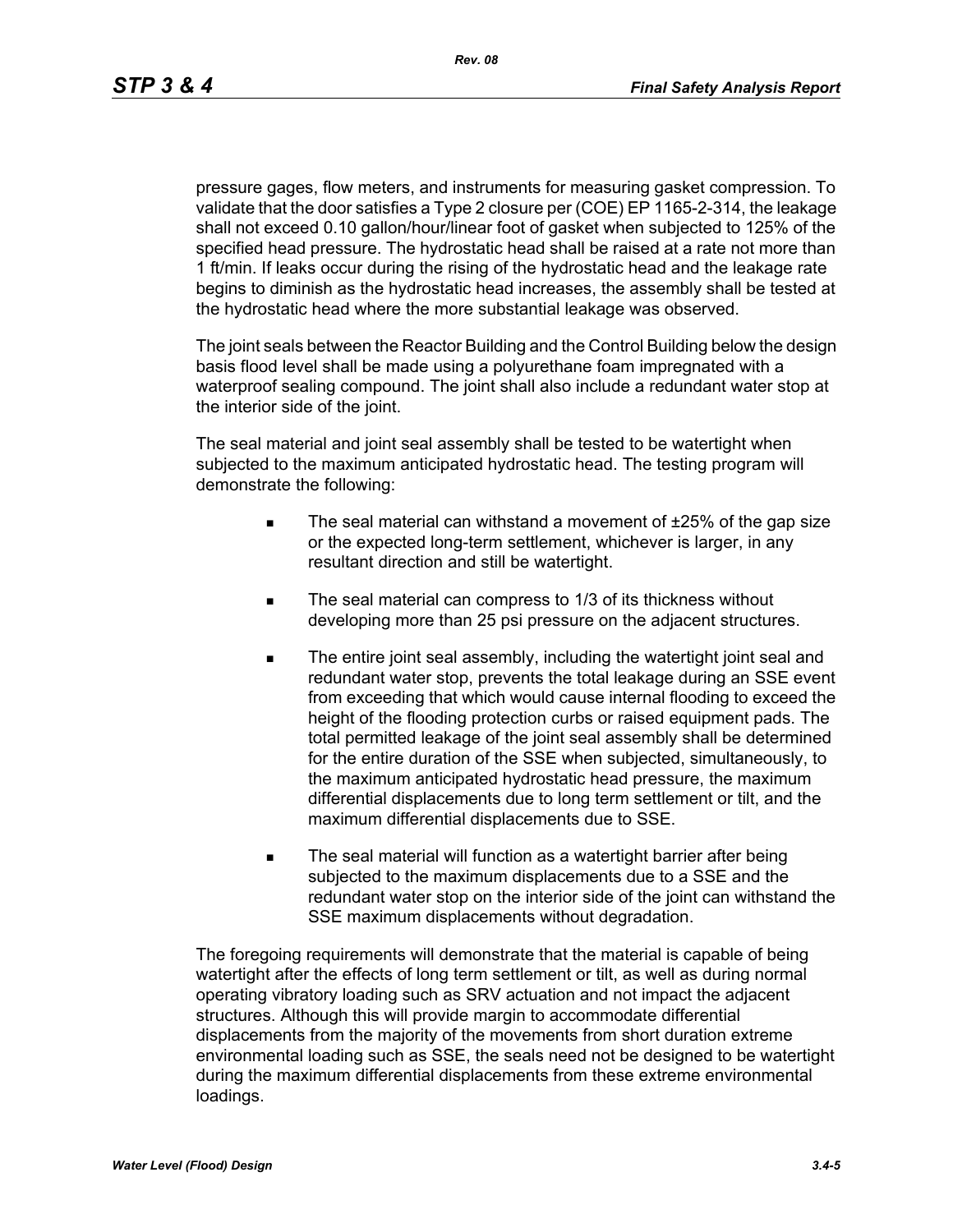The joint seal and interior water stops used to protect the safety-related buildings against external water entry are classified as Seismic Category I with respect to their ability to remain in-place to stop significant water leakage into the safety-related buildings during and after a seismic event. An in-service inspection program will ensure that the joint seal materials do not significantly degrade.

The watertight doors or barriers that are utilized for protection against external flooding are normally closed and are used for egress, as required.

The watertight doors, frames, and all components are designed to the requirements of AISC N690 and SRP Section 3.8.4. The structural steel used for the watertight doors conforms to either ASTM A36, ASTM A992 or ASTM A500 Grade B. The faceplate conforms to ASTN A36 or ASTM A606, Type 4 and the rubber gasket conforms to ASTM D1056 Type 2 Class D. Fabrication of the doors shall meet the requirements of AISC N690. The welding shall meet the requirements of nondestructive testing, personnel qualifications and acceptance criteria contained in AWS D1.1.

The watertight doors shall be designed for the following loads and load combinations (see Section 3H.11 for hurricane winds and hurricane generated missiles):

> $S = D + W + P_0$  $1.6S = D + E' + P_0$  $1.6S = D + W_t + P_o$  $1.6S = D + FL + P_0$ Where:

- S = Normal allowable stresses as defined in AISC N690
- $D =$  Dead Loads
- E' = Loads generated by SSE, per Sections 3H.1 and 3H.2.
- $P_0$  = Loads due to normal operating differential pressure.
- FL = Design basis extreme flood loads, including the hydrostatic load due to flood elevation at 40 ft MSL, the associated drag effects of 44 psf, impact due to floating debris per Section 3.4.2, and hydrodynamic load due to wind-generated wave action per Figure 3.4-1. Figure 3.4-1 shall only be used to calculate hydrodynamic load due to wind-generated wave action. The weight of the water (above ground) due to the flood loads shall be 63.85 pcf in order to include the effects of suspended sediments in the water.
- W = Normal Wind Loads, per Sections 3H.1 and 3H.2.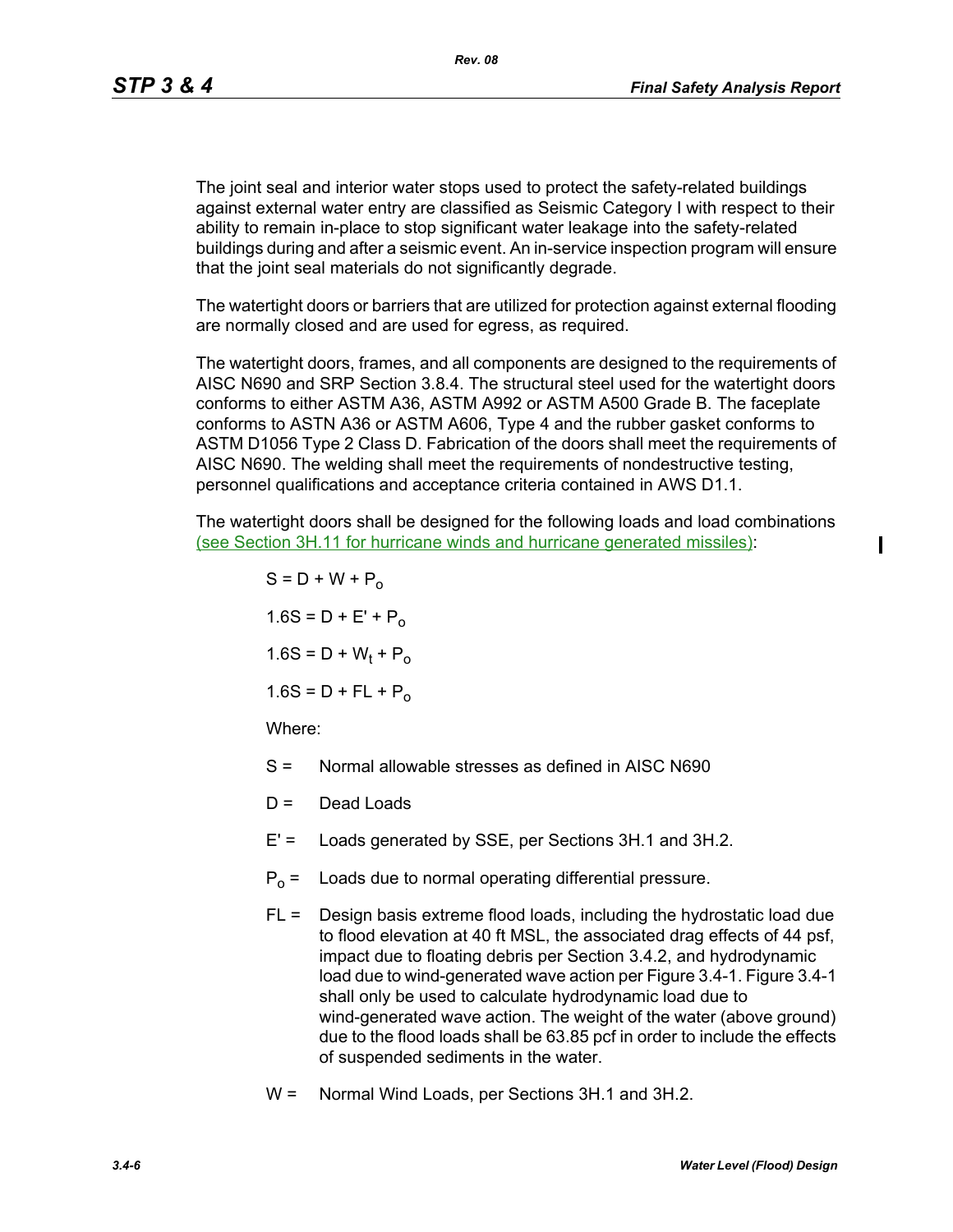$W_t$  = Tornado Loads, per Sections 3H.1 and 3H.2, including wind velocity pressure  $W_w$ , differential pressure  $W_p$ , and tornado-generated missiles (if not protected)  $W_m$ 

The value used for W<sub>t</sub> shall be computed to satisfy the following possible combinations:

 $W_t = W_w$  $W_t$  $= W_p$  $W_t$  =  $W_m$  $W_t$  =  $W_w + W_m$  $W_t$  =  $W_w + 0.5 W_p$  $W_{t}$ =  $W_w + 0.5 W_p + W_m$ 

# **3.4.3.2 Ground Water Elevation**

The following site specific supplement addresses COL License Information Item 3.6.

The site specific ground water elevation is defined in Subsection 2.4S.12. The ground water elevation is lower than 61.0cm below grade.

## **3.4.3.3 Flood Protection Requirements for Other Structures**

The following site specific supplement addresses COL License Information Item 3.7.

The Ultimate Heat Sink and Reactor Service Water Piping Tunnel have the same flood protection features as other Seismic Category I structures within the scope of the certified design. These design features are addressed in Subsection 3.4.1.1. As described in that Subsection, they are protected from postulated flooding and satisfy the requirements of GDC 2 and the guidance of RG 1.102.

The Ultimate Heat Sink and Reactor Service Water Piping Tunnel are divisionally separated in accordance with Section 3.13 and 3.12. Penetrations that are located below design flood level are watertight thereby preventing an internal flood event from propagating from one division to another.

Watertight doors or barriers are provided on the site-specific Diesel Generator Fuel Oil Storage Vaults to protect the vaults from the external design basis flood. These watertight doors or barriers are considered site-specific Seismic Category I components. Each door will be given a unique component ID in the construction drawings.

The locations of watertight doors for the Diesel Generator Fuel Oil Storage Vaults include: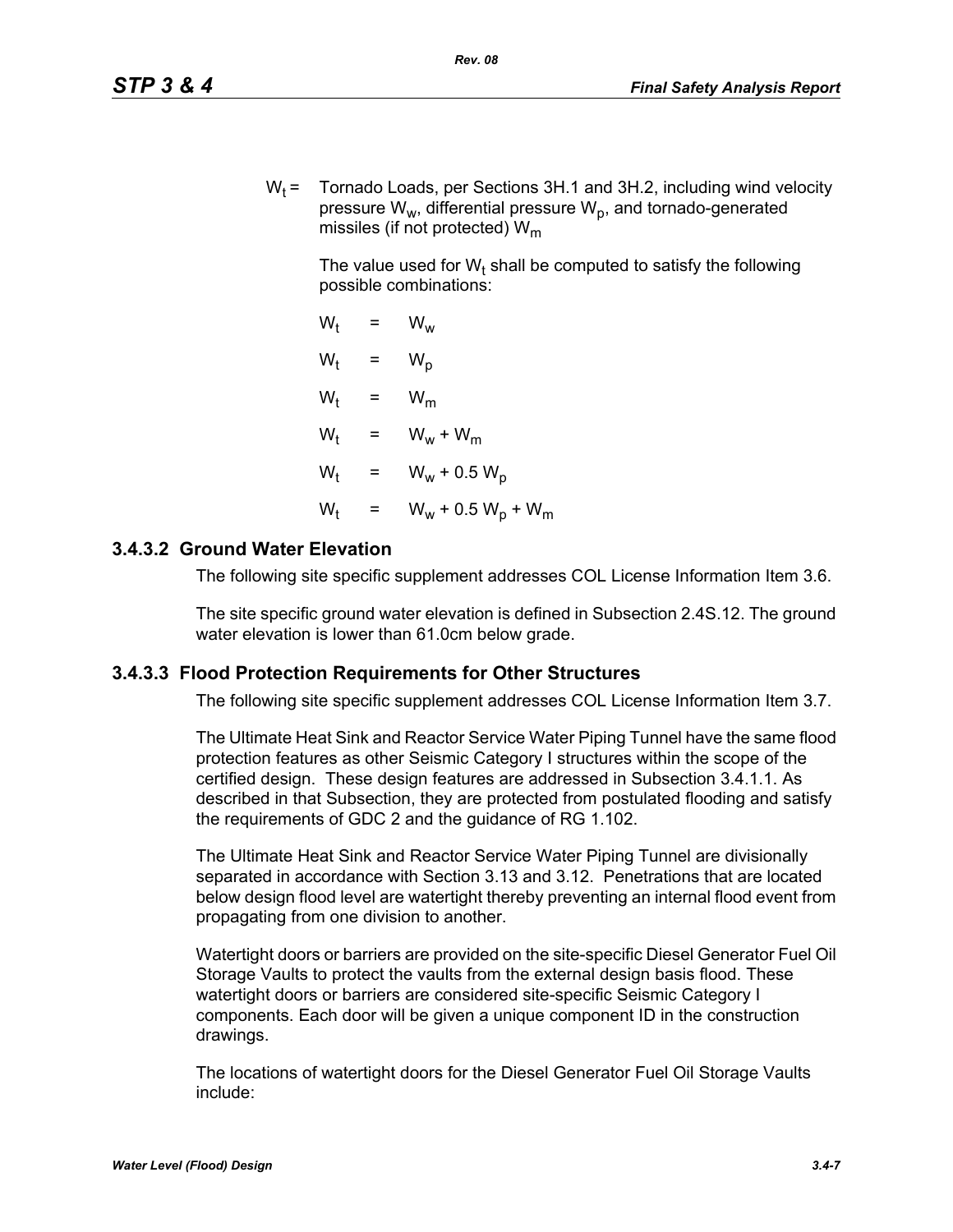| <b>Structure</b>                            | <b>Door Description</b> |  |
|---------------------------------------------|-------------------------|--|
|                                             | Access to Vault A       |  |
| Diesel Generator Fuel<br>Oil Storage Vaults | Access to Vault B       |  |
|                                             | Access to Vault C       |  |

#### **Exterior Watertight Door or Barrier**

*Rev. 08*

The design requirements for Diesel Generator Fuel Oil Storage Vault watertight doors are similar to the requirements described in Section 3.4.3.1, except that only the site-specific loads are considered, as described in Section 3H.6.4.

# **3.4.3.4 Penetration Seals**

The following site specific supplement addresses COL License Information Item in Subsection 34111

Penetrations located between Seismic Category I building and non-Seismic Category I building or to the outside below site- specific flood elevation are similar to a primary containment penetration. They consist of a steel sleeve embedded in the wall with a closure plate that acts as a seal and as a pipe anchor. The sleeve, closure plate and pipe are welded together to form a highly reliable seal.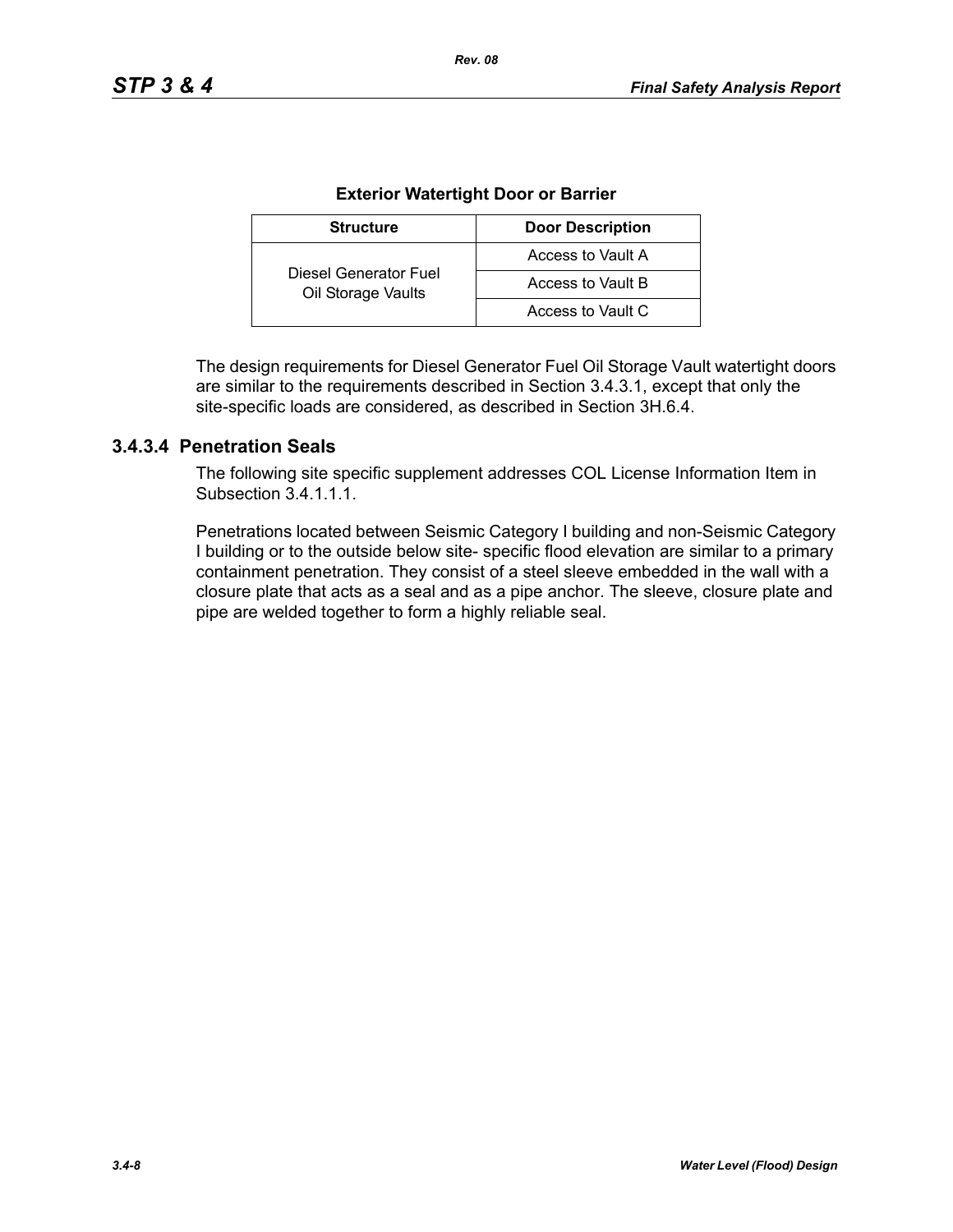| <b>Structure</b>                                                                     | <b>Reactor</b><br>Building                 | <b>Service Building</b>                                                                                        | <b>Control Building Building</b>                                                 | Radwaste                                                                                         | Turbine<br><b>Building</b>                   | <b>Ultimate Heat</b><br>Sink/RSW Pump Oil Storage<br>House (Note 8)                                      | <b>Diesel</b><br><b>Generator Fuel</b><br><b>Vaults</b> |
|--------------------------------------------------------------------------------------|--------------------------------------------|----------------------------------------------------------------------------------------------------------------|----------------------------------------------------------------------------------|--------------------------------------------------------------------------------------------------|----------------------------------------------|----------------------------------------------------------------------------------------------------------|---------------------------------------------------------|
| Design Flood Level 41,695<br>(mm)                                                    | 12,192 mm<br>$(40.0)$ ft)                  | 11.695<br>10058 mm<br>(33 ft)<br>(Note 7)                                                                      | <u> 11.695</u><br>12,192 mm<br>$(40.0)$ ft)                                      | 11.695<br>10058 mm (33 ft) 10058 mm<br>(Note 7)                                                  | <u>11.695</u><br>(33 ft)<br>(Note 7)         | 12,192 mm<br>(40.0 ft)                                                                                   | 12,192 mm<br>(40.0 ft)                                  |
| <b>Design Ground</b><br>Water Level (mm)                                             | 11,390<br>$9,753$ mm<br>(32 ft)            | 11,390<br>9,753 mm<br>(32 ft)                                                                                  | 11,390<br>9,753 mm<br>(32 ft)                                                    | 11,390<br>9,753 mm<br>(32 ft)                                                                    | 11,390<br>9,753 mm<br>(32 ft)                | 8 <del>,534 mm (28.0 -</del><br><del>ft)</del> 9,753 mm<br>(32 ft)                                       | $8,534$ mm (28.0<br>fft)                                |
| Reference Plant<br>Grade (mm)                                                        | 12,000<br>10,363 mm<br>(34ft)              | 12.000<br>10,363 mm<br>(34ft)                                                                                  | 12,000<br>10,363 mm (34ft)                                                       | <u> 12.000</u><br>10,363 mm<br>(34ft)                                                            | <u> 12.000 </u><br>10,363 mm<br>(34ft)       | 10,363 mm<br>(34 ft)                                                                                     | 10,363 mm (34<br>lft)                                   |
| Top of Base Slab<br>(mm)                                                             | $-8.200$<br>$-9,837$ mm<br>$(-32.27 ft)$   | <del>-2,150 &amp; 3,500 -</del><br>-3,787 mm (-12.42 ft) -9,837 mm                                             | $-8.200$<br>$-32.27$ ft)                                                         | -1.500<br>$-3,353$ mm<br>$(-11 ft)$                                                              | 5.300-<br>-4,840 mm<br>$(-15.88 \text{ ft})$ | 4,267 mm<br>(UHS), -5,486<br>mm (RSW Pump<br>House)<br>(14 ft, UHS)<br>-18 ft, RSW<br><b>Pump House)</b> | -914 mm (-3 ft)                                         |
| Actual Plant Grade 12,000<br>(mm)                                                    | Varies between<br>and 10,973 mm<br>(36 ft) | 12.000<br><b>Varies between</b><br>9,753 mm (32 ft) 9,753 mm (32 ft) and 9,753 mm (32 ft)<br>10,973 mm (36 ft) | 12.000<br>Varies between<br>and 10,973 mm<br>(36 ft)                             | 12.000<br><b>Varies between</b><br>$9,753$ mm (32 ft) $9,753$ mm (32<br>and 10,973 mm<br>(36 ft) | 12.000<br>$ft$ ) and 10,973<br>mm (36 ft)    | Varies between<br>Varies between 9,753 mm (32 ft) 9,753 mm (32<br>and 10,973 mm<br>(36 ft)               | <b>Varies between</b><br>ft) and 10,973<br>mm (36 ft)   |
| <b>Building Height</b><br>(mm)                                                       | 49.700-                                    | 22.200-                                                                                                        | <del>22.200-</del>                                                               | <del>28.000-</del>                                                                               | <del>54.300</del>                            |                                                                                                          |                                                         |
| Penetrations Below Refer to Table<br>Design Flood Level 6.2-9<br>(Notes 1 through 4) |                                            | None                                                                                                           | <b>RCW, RSW and</b><br>miscellaneous<br>lines, and<br>electrical<br>penetrations | None, except<br>radwaste piping                                                                  | Radwaste<br>piping                           | <b>RSW piping and Fuel oil</b><br>electric cables                                                        | transfer piping                                         |

 $3.4 - 9$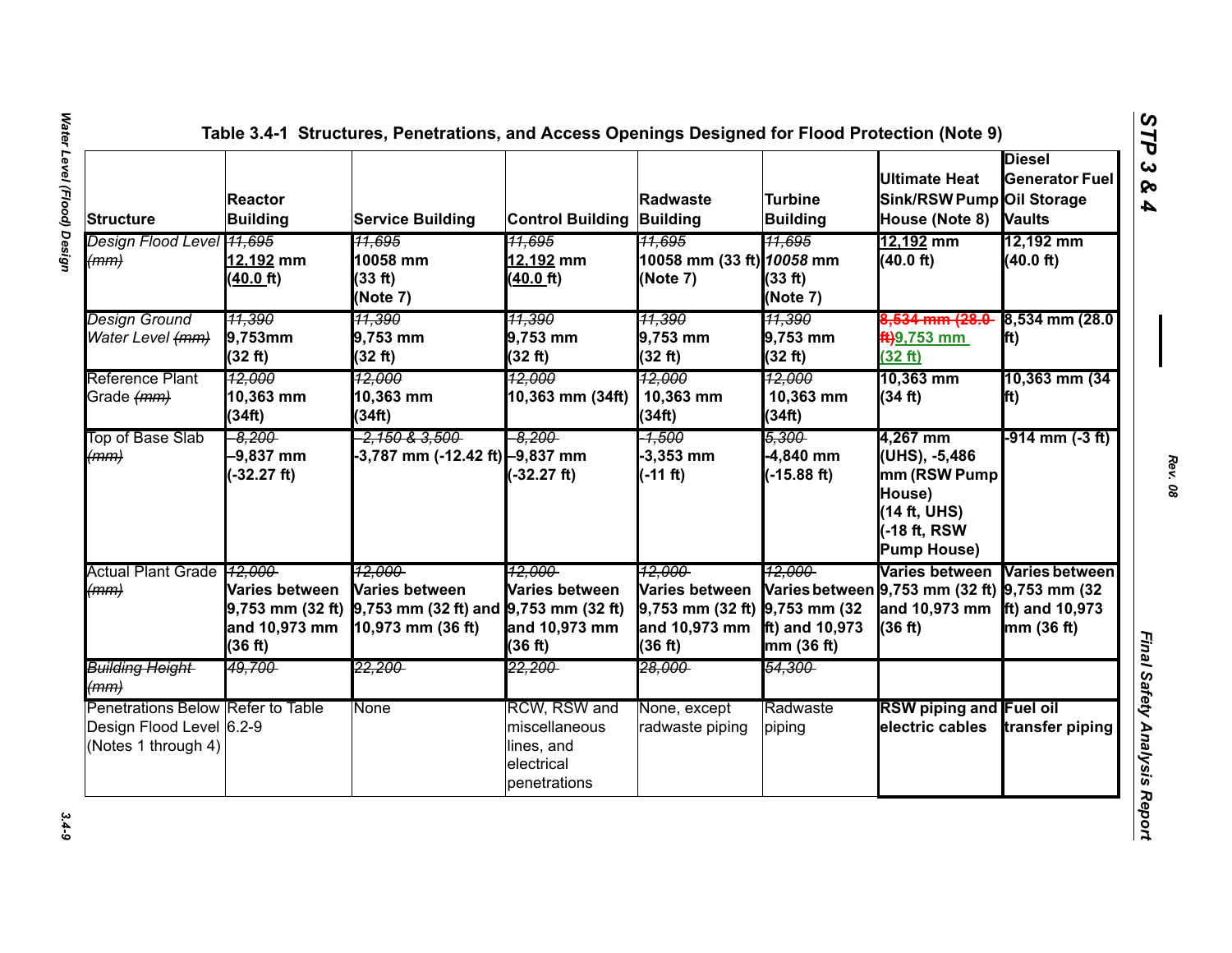| <b>Structure</b>                                                                | <b>Reactor</b><br><b>Building</b>                                                 | <b>Service Building</b>                                                                                                                                                                                                                                                                                                       | <b>Control Building</b>                                                                                                                                                                                                                                      | Radwaste<br>Building | <b>Turbine</b><br><b>Building</b>                          | <b>Ultimate Heat</b><br>Sink/RSW Pump Oil Storage<br>House (Note 8) Vaults | <b>Diesel</b><br><b>Generator Fuel</b> |
|---------------------------------------------------------------------------------|-----------------------------------------------------------------------------------|-------------------------------------------------------------------------------------------------------------------------------------------------------------------------------------------------------------------------------------------------------------------------------------------------------------------------------|--------------------------------------------------------------------------------------------------------------------------------------------------------------------------------------------------------------------------------------------------------------|----------------------|------------------------------------------------------------|----------------------------------------------------------------------------|----------------------------------------|
| <b>Access Openings</b><br><b>Below Design</b><br>Flood Level<br>(Notes 5 and 6) | Access ways to<br>S/B and C/B<br>(Fig. 1.2-4<br>through<br>1.2-8) $@.4.800$<br>mm | Access ways from<br>outside and from R/B, C/B and T/B.<br>(Fig. 1.2-17 through -2,150 mm, (Fig.<br>1.2-20) @ 3,500 mm, 1.2-15)<br>(Fig. 1.2-18)<br><del>Area access ways</del><br>from C/B @-2,150-<br>mm, 3,500 mm, and<br>7,900 mm (Fig. 1.2-<br><b>19)</b><br>Area access way<br>from T/B @<br>3,500 mm (Fig. 1.2-<br>(24) | Hx area access<br>from $S/B$ $@$<br>Area access from<br>S/B @ 3.500 (See<br>Fig. 1.2-18<br>Area access way<br>from S/B @ 7,900<br>mm, (See Fig. 1.2<br>(15)<br><b>Access ways to</b><br>outside, S/B, R/B,<br>and RW/B (See<br>Fig 1.2-17<br>through 1.2-20) | None                 | Access ways<br>from $S/B$ $@$<br>5,300 mm,<br>(Fig 1.2-18) | <b>None</b>                                                                | <b>Access room</b><br>door             |
| Notes:<br>1<br>design flood level.                                              |                                                                                   | Watertight penetrations will be provided for all Reactor, and Control, Turbine and Radwaste Buildings penetrations that are below grade-                                                                                                                                                                                      |                                                                                                                                                                                                                                                              |                      |                                                            |                                                                            |                                        |
|                                                                                 |                                                                                   | 2 The safety-related and non-safety-related tunnels prevent the lines running through them from being exposed to outside ground flooding.                                                                                                                                                                                     |                                                                                                                                                                                                                                                              |                      |                                                            |                                                                            |                                        |
|                                                                                 |                                                                                   | 3 Penetrations below design flood level will be sealed against any hydrostatic head resulting from the design basis flood, or from a moderate<br>energy pipe failure in the tunnel or inside a connecting building.                                                                                                           |                                                                                                                                                                                                                                                              |                      |                                                            |                                                                            |                                        |
| 4<br>surfaces.                                                                  |                                                                                   | Waterproof sealant applied to the building exterior walls below flood level will also be extended a minimum of 150 mm along the penetration                                                                                                                                                                                   |                                                                                                                                                                                                                                                              |                      |                                                            |                                                                            |                                        |
|                                                                                 | that are below grade design flood level.                                          | 5 Watertight doors (bulkhead type) are provided at all Reactor, and Control Building, and Diesel Generator Fuel Oil Storage Vault access ways                                                                                                                                                                                 |                                                                                                                                                                                                                                                              |                      |                                                            |                                                                            |                                        |
|                                                                                 |                                                                                   |                                                                                                                                                                                                                                                                                                                               |                                                                                                                                                                                                                                                              |                      |                                                            |                                                                            |                                        |

*Water Level (Flood) Design* 

Water Level (Flood) Design

- 
- 
- 
- 
- 
- 

*Rev. 08*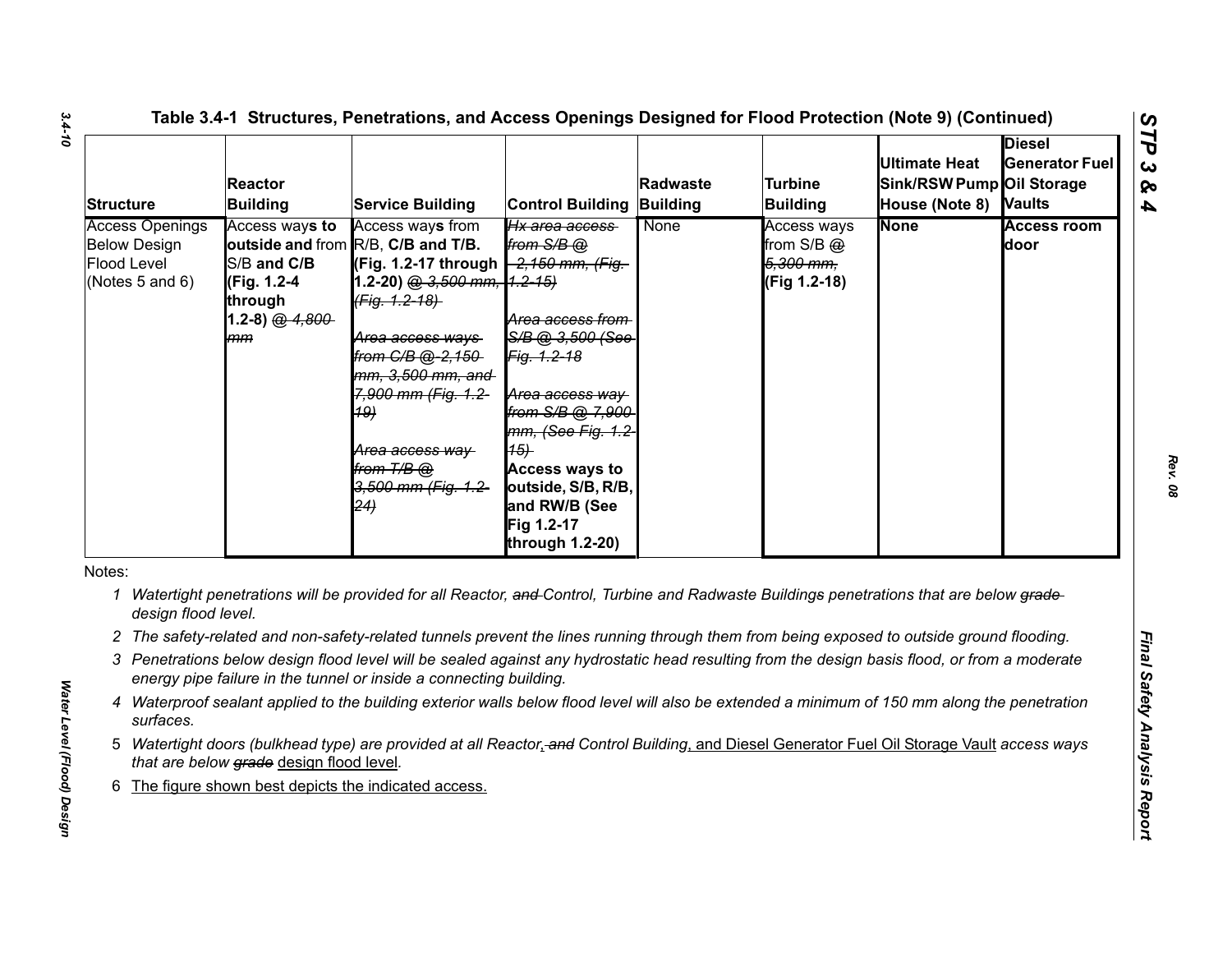- The Tustinian Burling and Service Bullding and allel meet the flood design requirements of ASCE 7-05. The Radivaste Building shall also.<br>In the Tustinian Burling and Service Courses and RSV Purin House which are continuous
- 
- 

*STP 3 & 4*